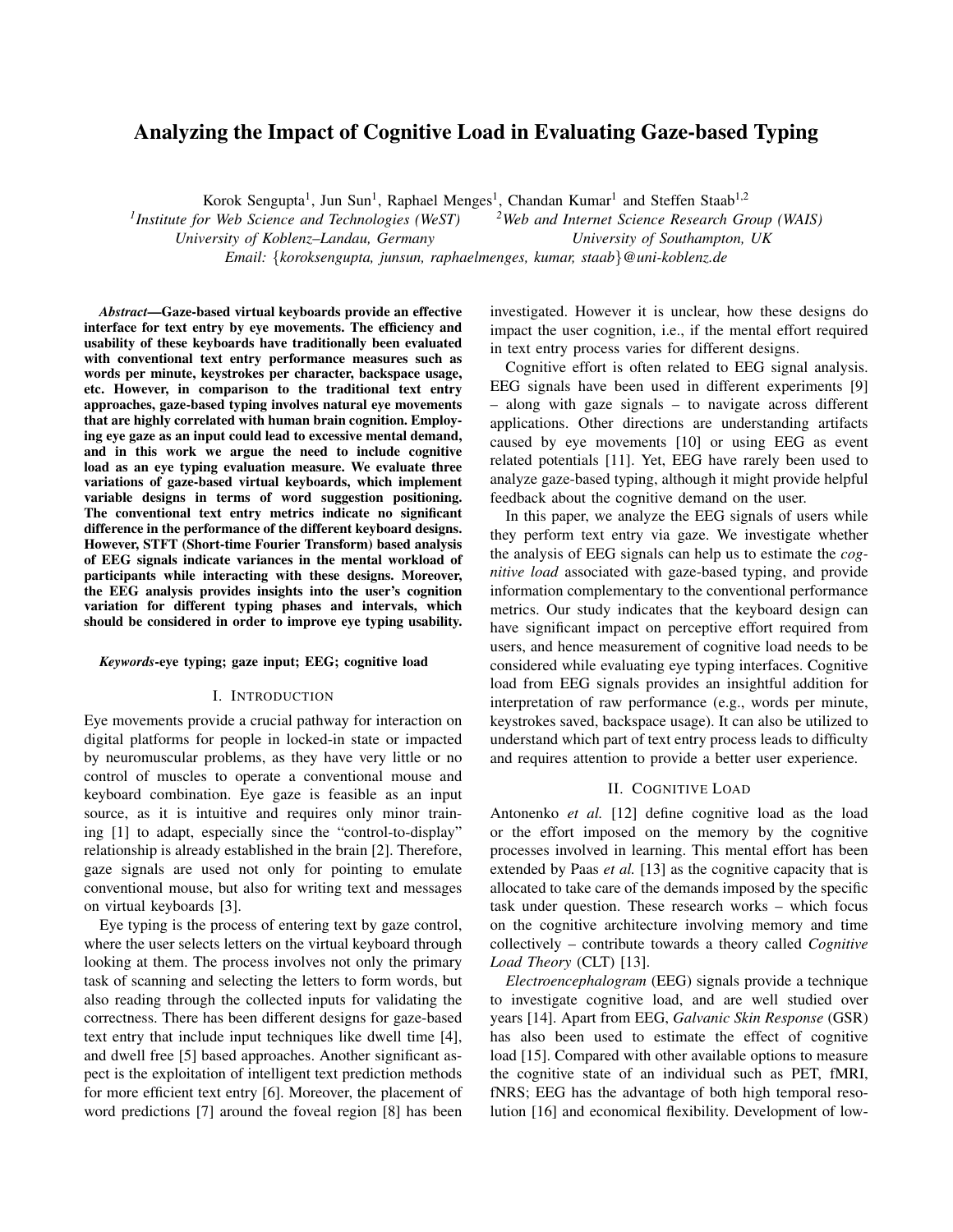cost and light-weight EEG devices like Emotiv  $EPOC<sup>1</sup>$ allows researchers to investigate the domain of cognitive load easily [17], thereby giving us further motivation to use such low-cost devices to study the cognitive reaction associated with gaze-based typing on virtual keyboards.

In this work, we apply *Short-time Fourier Transform* (STFT) to the EEG signal time series, in order to evaluate the cognitive load of each participant during the experiments [18]. Compared with simple *Fast Fourier Transform* (FFT), STFT is able to capture both time and frequency information in non-stationary signals – as in our case. We executed following pipeline to extract cognitive load out of the raw EEG channels' data:

*(1) Preprocessing*. We first divide each signal time series into multiple sliding windows of equal length (1024 samples, or 8 seconds) with a window slide unit of length 512 samples (4 seconds). This results in two neighboring windows sharing an overlap of 50% window length. A half-cosine window function is then applied to each windowed signal in order to minimize the effect of leakage [19].

*(2) Fourier transform*. In this step, a discrete Fourier transform of each windowed signal *c* with length *N*=1024 and sampling rate *Fs*=128Hz is performed (see Equation 1) [20], resulting in its spectrogram. This is subdivided into frequency bands known as *Delta* ( $\lt$ 4Hz), *Theta* ( $\geq$ 4Hz) and  $\langle 8Hz, Alpha$  ( $\geq 8Hz$  and  $\langle 14Hz, A{lbar}$ ) and *Beta* ( $\geq 14Hz$ ), according to frequency [21].

$$
C_k = \sum_{j=0}^{N-1} c_j e^{2\pi i j k/N} \qquad k = 0, ..., N-1 \qquad (1)
$$

*(3) Computation of spectral power*. For a defined frequency band [*f*1*, f*2], we can further estimate its *spectral power P* (see Equation 2) and the corresponding *spectral power ratio* (spectral power in a certain frequency band divided by total power in all bands).

$$
P = \frac{1}{N} \sum_{k} |C_k|^2 \qquad k \in [[f_1 \cdot N/Fs], [f_2 \cdot N/Fs]] \tag{2}
$$

Studies have shown that for experiment participants who are performing certain tasks with higher cognitive load (e.g., writing) – compared with relaxing – a higher percentage of high frequency EEG waves (especially in the Beta band) can be observed [22]. Hence, we can compute the average value of the spectral power ratio of the Beta band in the EEG signal from all 14 channels within a time window. This servers as an indicator of the cognitive load *within this particular time window*.

# III. A COMPARATIVE STUDY OF GAZE-BASED KEYBOARDS

The success and usability of word predictions highly depends on the presentation and user interface parameters [23],

| the hopes of a n_ |                   |              |                         |     |   |              |              |   |                   |  |
|-------------------|-------------------|--------------|-------------------------|-----|---|--------------|--------------|---|-------------------|--|
| night             |                   |              |                         | new |   |              | nature       |   |                   |  |
| q                 | W                 | e            | r                       | t   | V | $\mathsf{u}$ | i            | O | p                 |  |
| a                 | $\mathsf{S}$      | d            | f                       | g   | h | j            | k            |   | $\hookrightarrow$ |  |
| Z                 | X                 | $\mathsf{C}$ | $\overline{\mathsf{v}}$ | b   | n | m            | $\leftarrow$ |   |                   |  |
| $\uparrow$        | ত<br>$\mathbf{a}$ | 7            | ш                       |     |   | п            | ?            | И | E                 |  |

(a) Keyboard A with top line of suggestion



(b) Keyboard B with inter-spaced line of suggestions

| physics and chemistry ar |                      |             |          |                |             |          |                  |                                        |        |  |  |
|--------------------------|----------------------|-------------|----------|----------------|-------------|----------|------------------|----------------------------------------|--------|--|--|
| art                      |                      |             |          | ar e           |             |          |                  | around                                 |        |  |  |
| a                        | W                    | e<br>are.   | r<br>are | t<br>ant.      |             | ū        | i<br>aristocracy | $\Omega$<br>around                     | р      |  |  |
| a<br>anabic              | $\mathsf{S}$<br>anse | d<br>andoun |          | g<br>arque     | h           | п        | k<br>arkhangelsk | arles                                  | د      |  |  |
| Z                        | X                    | C<br>arch   |          | h<br>arbitrary | n<br>arnold | m<br>arm |                  | $\overline{ }$<br>$\mathbf{a}_{\perp}$ |        |  |  |
| $\uparrow$               | ত<br>×.              | г           |          | پ              |             | п        | ?                |                                        | п<br>п |  |  |

(c) Keyboard C with bot top line of suggestions and per key Figure 1. Three keyboard designs of our experiment.

which includes the number of suggestions to display and of course the positioning of suggestions in the screen space of the keyboard. The positioning is a crucial aspect since it deals with visual attention of the user while typing letters and relates to the cognitive and perceptual influence. In touch-based virtual keyboards, several approaches using variable positioning like inter-spaced and on-key predictions to reduce the effect of visual scan and search time have been evaluated [24]. The concept of variable positioning have also been vaguely analyzed for eye-based interactions [25]. In the most conventional gaze-based keyboard designs, the list of predicted words is placed on top of the key layout near

<sup>1</sup>https://www.emotiv.com/epoc 128Hz Sampling Rate, 14 Channels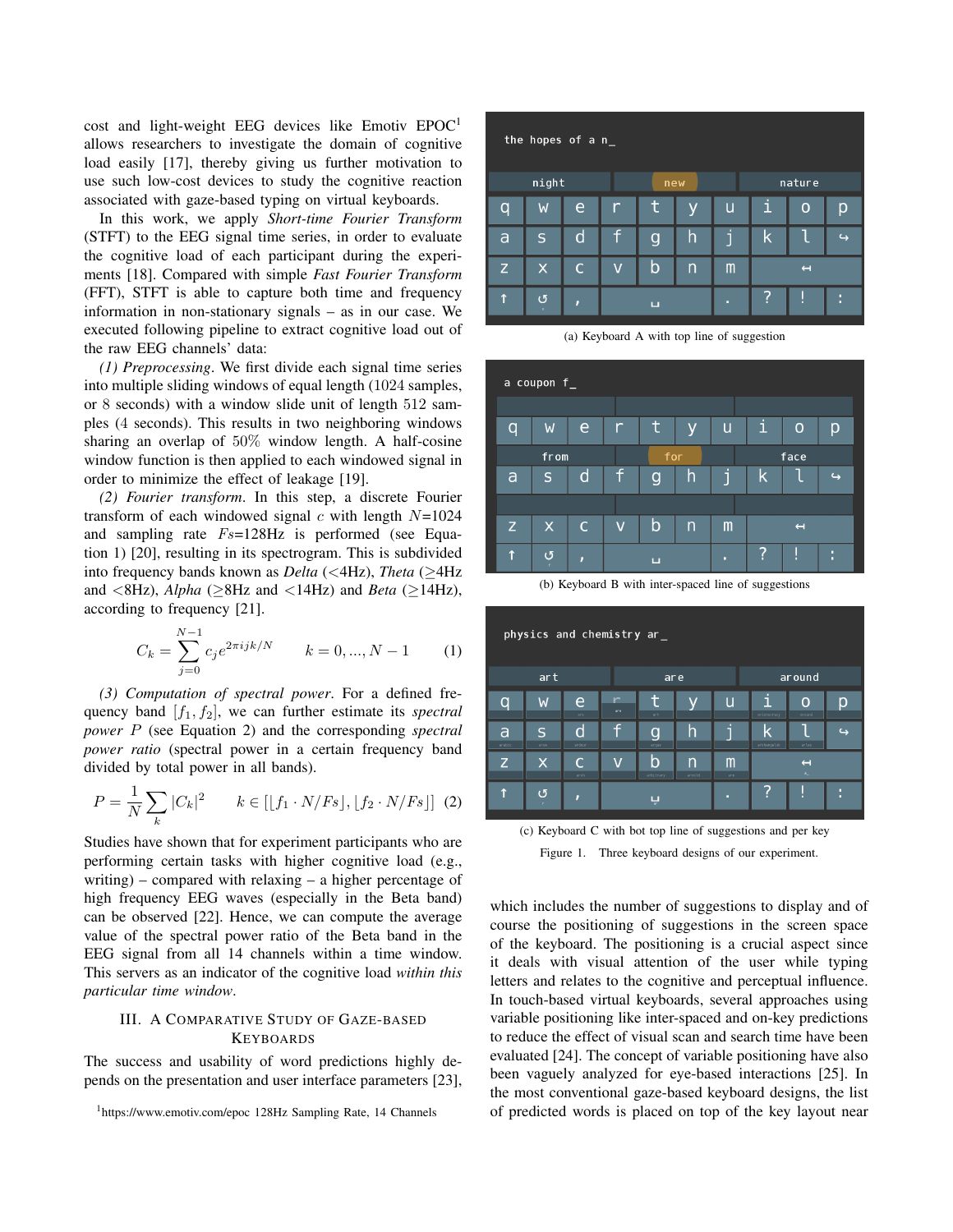the text entry area [6]. In the *AugKey* approach [8], word suggestions are placed at the right side of the keyboard and it also includes pre- and postfixes around the focused key to exploit the foveal region of visual perception.

The above-mentioned approaches do emphasize the role of word prediction in gaze-based text entry. However, until now it is not evident whether the variable positioning of these predictions have any impact by means of reducing eyemovements, visual search or scanning time. Researchers did present some arguments of word predictions being related to the additional cost of perceptual and cognitive load, caused by shifting the focus from the keyboard to the word list and the repeated scanning of the list [26]. There have been no concrete studies to investigate if the variable positioning of word predictions has a correlation with the visual attention and can enhance the user experience while typing. In the eye typing evaluation studies, one of the most important and widely used metrics are *words per minute*. This metric has been consistently the benchmark to measure the performance of keyboards and how design choices and technology influence on the typing speed. Thus, to understand the role of cognitive load in eye typing, we devised an experiment to observe the relation of the cognitive load to the impact of suggestions across different positions.

The conventional design that is prevalent across most virtual keyboard is represented in *Keyboard A* (Figure 1a). It has a single line of word predictions on top of the keys layout. *Keyboard B* (Figure 1b) integrates the suggestions inter-spaced within the key rows. This design is the first step towards integrating suggestions with the keyboard layout. *Keyboard C* (Figure 1c) [27] includes additional suggestions on the keys apart from the conventional top level suggestion row, like in Keyboard A.

## IV. METHODOLOGY

Each participant was asked to be a part of three sessions on three different days, each dedicated to one keyboard design. The experiment was executed in a controlled environment with artificial illumination. Latin square ordering was used for the counter-balanced setup of experimental session slots. The the independent and control variables were carefully noted prior to the experimental process. Each participant was instructed on how the experimental process will be carried out in a short training session. They were specifically trained to read the sentence to type. The participants were also instructed on how the hinted sentence disappears on the selection of the first letter. This behavior was chosen to ensure the simulation of free writing and to prohibit the participant from comparing the collected input letter-perletter, which would influence eye gaze data [28].

# *A. Participants*

The main experiment had five able bodied male participants who were paid to participate; age ranging from 22 to 26 years (mean =  $24.2$ , SD =  $2.17$ ). None of the participants had prior eye typing experience and none of them wore any sort of corrective visual devices. Every participant was conversant in the QWERTY layout, which was used in the designs.

## *B. Apparatus*

The SMI REDn eye tracker was set up with sampling rate of 60Hz to collect the gaze data. The eye tracker was attached to a 24 inch monitor. The participant was placed in a heightadjustable chair. For the BCI device, Emotiv's 14 channel EPOC+ device was chosen to measure the brain signals at a sampling rate of 128Hz. The Premium SDK allowed us to extract the raw EEG data of each channel.

# *C. Implementation*

The three different keyboard designs were implemented as eyeGUI [29] elements. The eyeGUI library is programmed in C++ and offers various user interface elements for gazecontrolled applications. Most basic features like an OpenGL abstraction, Unicode encoding and font rendering are included and have been used for the keyboards. For both text and letters on the keys, the DejaVUSans Mono<sup>2</sup> has been chosen, as it offers a clean typeface and is freely available. Bitmaps from the font are generated with the FreeType2<sup>3</sup> library and rendered onto a texture atlas. For every letter within a word, a rectangular geometry is generated and the appropriate part of the texture atlas containing the desired letter is rendered on this quad with a shader program. The displayed suggestions are generated by the Presage<sup>4</sup> prediction engine. We took 50,000 random well formed English sentences from the Tatoeba.com<sup>5</sup> database for the dictionary learning. The words from the sentences to be typed by the participant were added in random order. If not added in random order, the prediction engine would suggest the sentences of the task after a few typed characters.

Recording and synchronization of keyboard event markers, eye tracking and brain data was achieved with Lab-StreamingLayer<sup>6</sup>, which provided us with synchronized time stamps.

## *D. Procedure*

For each participant, there were five sessions for each keyboard, and each session had five sentences, plus a single training session in the beginning of the experiment. The sentences were taken from the phrase set of Mackenzie and Soukoreff [30]. Each sentence to type in was presented in the text display at the top of the keyboard layout and

<sup>2</sup>https://dejavu-fonts.github.io

<sup>3</sup>http://www.freetype.org

<sup>4</sup>http://presage.sourceforge.net

<sup>5</sup>https://tatoeba.org/eng

<sup>6</sup>https://github.com/sccn/labstreaminglayer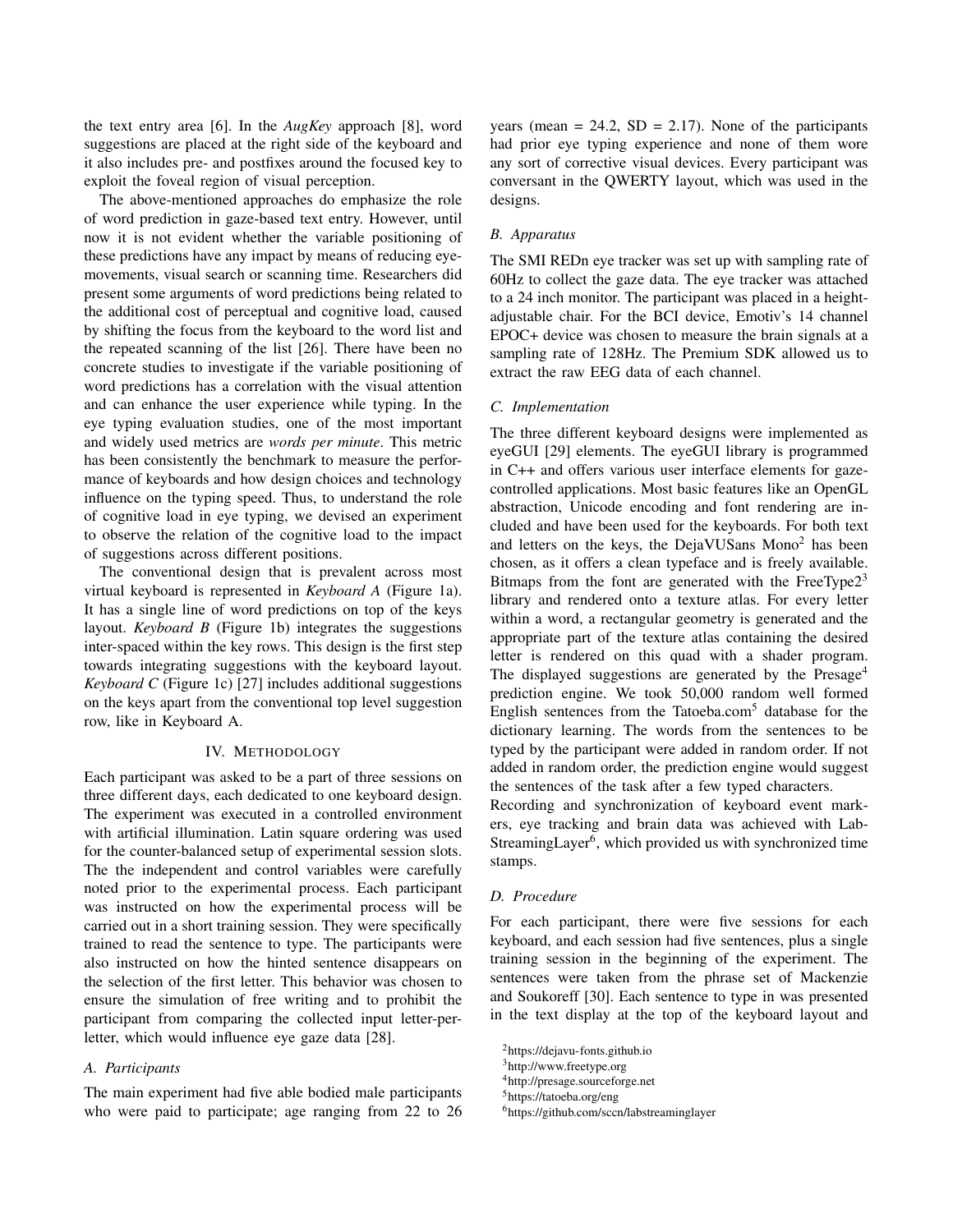vanished after the first key stroke. Then, the collected input was presented in this area.

Each participant was requested to sign the informed consent form prior to their experimental session. They were then given a proper description of the experiment and the devices being used. Prior to every session, the eye tracker was calibrated. In the training session, they were shown that in order to submit a typed sentence, they needed to hit the space-bar on the computer's physical keyboard.

# V. RESULTS AND OBSERVATIONS

The experimental results provide an indication on the significant role of mental workload assessment while performing the high cognitive agility task of eye typing. In the following subsections, we first provide the details on conventional performance metrics, then we present the experimental results on cognitive load and discuss our findings.

## *A. Performance*

The metric *words per minute* (wpm) [31] is one of the most basic and widely used metric for performance evaluation of eye typing experiments. For this analysis it has been calculated as:  $((|T|-1) * 60) \div (5*s)$  [31], where  $|T|$  is the length of the transcribed string and *s* is the time taken to transcribe the text in seconds, including backspaces. The average number of letters per word is approximated with 5, to normalize the input sentences. Based on wpm, the grand means of each of the keyboards are very close to one another: 9.20, 8.60 and 9.05 wpm for Keyboard A, B and C, respectively. ANOVA for wpm values reveal a nonsignificant effect with F(2,12)=0.403, p*>*0.05.

*Keystrokes per character* (KPSC) [32] is another standard metric which is often used. We have adapted this concept to measure how much *keystrokes* were *saved* during a session. This reveals how word suggestions are influential in reducing the typing effort, thereby reducing the time required for typing. The average percentage of keystrokes saved was 39.0018, 35.4366, 33.4694 for the three keyboard setups. ANOVA for keystrokes saved however indicates a nonsignificant effect, with F(2,12)=1.54, p*>*0.05.

The *backspace key usage* is another indicative metric that hints about the amount of mistakes rectified by the users while typing. Since eye typing is an exhaustive task, people often make mistakes. The average usage of backspace for the three keyboards A, B and C were 2.92, 6.32 and 5.00 times. ANOVA for backspace key usage indicate a non-significant effect, with F(2,12)=1.64, p*>*0.05.

#### *B. Cognitive Load*

In this section, we compare the cognitive load of our participants in different experiment setups. As discussed in Section II, we use the spectral power ratio of Beta band of EEG signals to indicate the level of cognitive load.

Figure 2 shows the average cognitive effort required by participants for different keyboards. We can observe that



Figure 2. Comparison of overall cognitive load of participants using the three keyboards during the experiment. The X-axis marks the keyboard; while the Y-axis denotes the spectral power ratio of the Beta band of EEG signals, which indicates the level of cognitive load of the participant. Each data entry in the box-plot corresponds to the spectral power ratio value of one *time window* (see Section II). The horizontal bar in the middle of the box shows the median value, while the red dot shows the mean value (same for all boxplots in this paper).



Figure 3. Comparison of cognitive load of participants in different typing modes using the three keyboards (shown with different colors) during the experiment. The X-axis labels different modes; while the Y-axis shows the spectral power ratio of the Beta band of EEG signals, which indicates the level of cognitive load of the participant. In each boxplot we have 25 samples in total (outliers are omitted), corresponding to the 5 participants and 5 sessions for each participant.

Keyboard C (with mean value 0.0824) has lesser cognitive load compared to both Keyboard A (with mean value 0.0865) and B (with mean value 0.0860). T-test shows that the differences are significant (Keyboard A and C with p=0.01542, N=150; Keyboard B and C with p=0.00047,  $N=150$ <sup>7</sup>. Keyboard C embeds individual suggestions on the letters itself and hence users might have required less

#### $7N=5$  participants \* (1 training + 5 experimental sessions) \* 5 sentences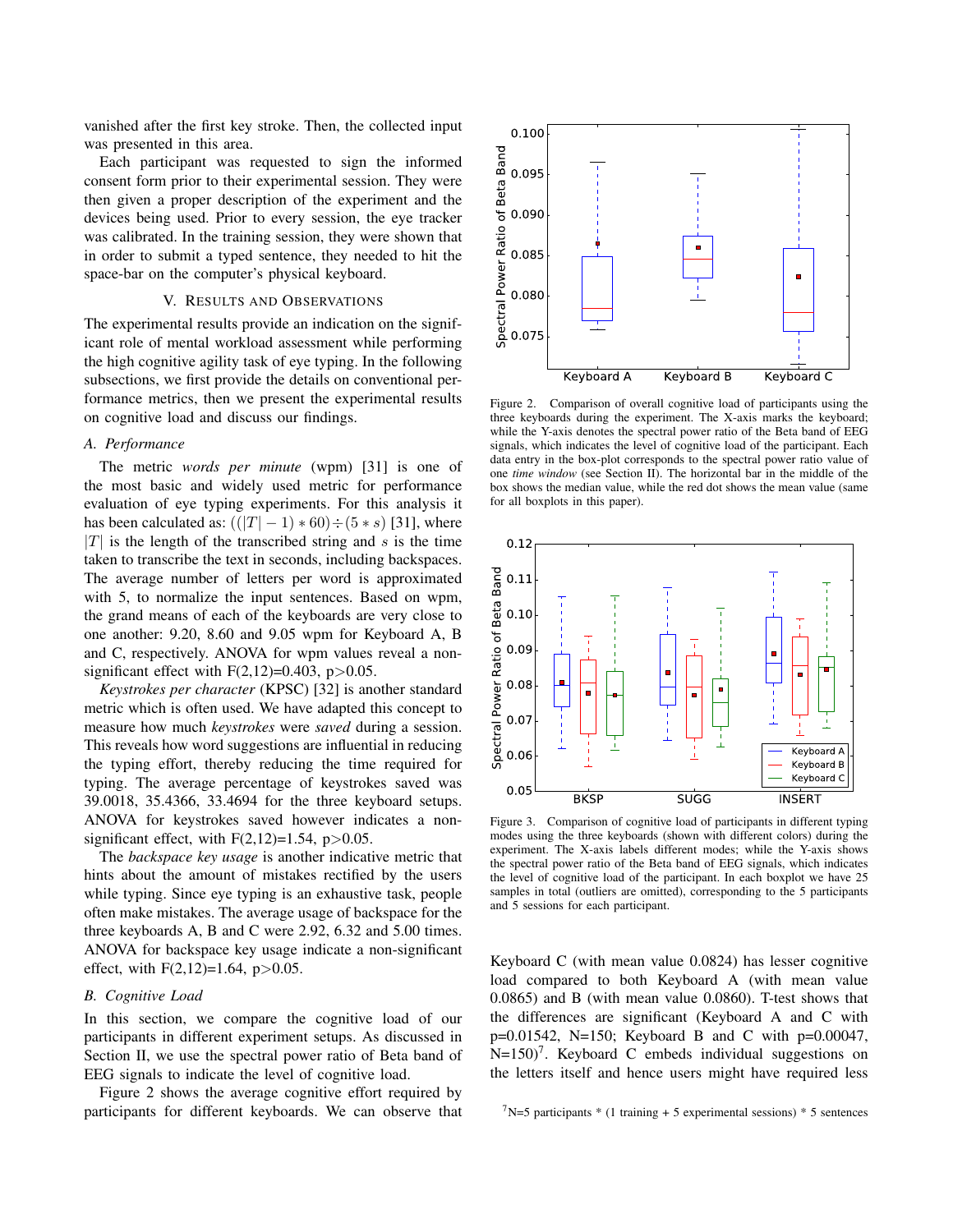

Figure 4. Comparison of cognitive load of participants when typing different sentences using Keyboards C during the experiment (the other two keyboards provide a similar pattern). The X-axis contains the ordinal number of the sentence in each session (Pre is the time before a keyboard is displayed and a participant asked to type); while the Y-axis shows the spectral power ratio of the Beta band of EEG signals, which indicates the level of cognitive load of the participant. In each boxplot we have 25 samples in total (outliers are omitted), corresponding to the 5 participants and 5 sessions for each participant.

cognitive effort of scanning word list. Keyboard B has similar predictions as A, however the dynamic appearance of inter-spaced word list seems to confuse users, leading to high mental demand. Some participants in a parallel experiment also revealed similar observations, as they stated design B as frustrating, however design C to be more consistent.

These results do not have a direct correlation with the conventional performance metrics, however all three metrics in Section V-A indicate a lower performance for Keyboard B (non-significant), and EEG analysis indicating significantly higher cognitive load, implying Keyboard B as a bad design choice for end users.

We were also keen to investigate how different aspects of text entry process impact user cognition. Hence we compared the cognitive load of participants in different typing *modes* when using the three keyboards:

- *•* BKSP: the participant is deleting content by hitting the backspace key on the eye tracking keyboard
- *•* SUGG: the participant is selecting the suggestions provided by the eye tracking keyboard
- *•* INSERT: the participant is inserting single letters

Figure 3 reveals that the cognitive load is lower for all designs when the participants were deleting content (BKSP) or using suggestions on the keyboard (SUGG), than inserting content letter by letter (INSERT). This indicates a higher demand while selecting letters, as one needs to scan and process the information in the foveal region and then finalize which one to pick. However, when deleting letters because of a mistake, one needs to repeatedly fixate the backspace key. It could also relate to why Keyboard A, despite having less backspace usage and errors, does not perform better. The effort required for error correction has no major impact.

Furthermore, we compared the cognitive load when the participants were in the pre-experiment phase (the time between each section starts and the first sentence is shown) to the task of typing the sentences. As shown in Figure 4, we do not observe significant difference of the cognitive load among different sentences within a session. This could be explained by the fact that we randomized the order of different sentences, as some sentences might be more cognitive demanding than others. However, we do observe that the cognitive load during the pre-experiment phase is higher than the one during actual typing. This indicates that users need time to adjust themselves to the experimental eye typing environment, but once they got used to the environment, the cognitive load is rather stable.

#### VI. CONCLUSION

In this paper, we conducted a small scale experimental study to analyze the impact of cognitive load on gazebased typing. We performed an assessment of virtual keyboards with variable positioning of word predictions. The results indicate the need to assess cognitive load impact in gaze-based typing scenarios. It provides us a valuable direction to understand gaze-based keyboard designs from the perspective of cognitive load. The alternation in word prediction positioning creates little or no effect on traditional performance metrics but according to the EEG analysis, it is quite evident that cognitive load varies. In future, we aim to improve the eye typing usability by adapting the dwell time of virtual keyboards based on instantaneous cognitive load.

## ACKNOWLEDGMENT

This work is part of project MAMEM that has received funding from the European Union's Horizon 2020 research and innovation program under grant agreement number: 644780.

#### **REFERENCES**

- [1] D. M. Stampe and E. M. Reingold, "Selection by looking: A novel computer interface and its application to psychological research," *Studies in Visual Inf. Processing*, vol. 6, pp. 467– 478, 1995.
- [2] R. Jacob and K. S. Karn, "Eye tracking in human-computer interaction and usability research: Ready to deliver the promises," *Mind*, vol. 2, no. 3, p. 4, 2003.
- [3] C. Kumar, R. Menges, and S. Staab, "Eye-controlled interfaces for multimedia interaction," *IEEE MultiMedia*, vol. 23, no. 4, pp. 6–13, 2016.
- [4] P. Majaranta, A. Aula, and K.-J. Räihä, "Effects of feedback on eye typing with a short dwell time," in *Proc. of the 2004 symposium on Eye tracking research & applications*, 2004, pp. 139–146.